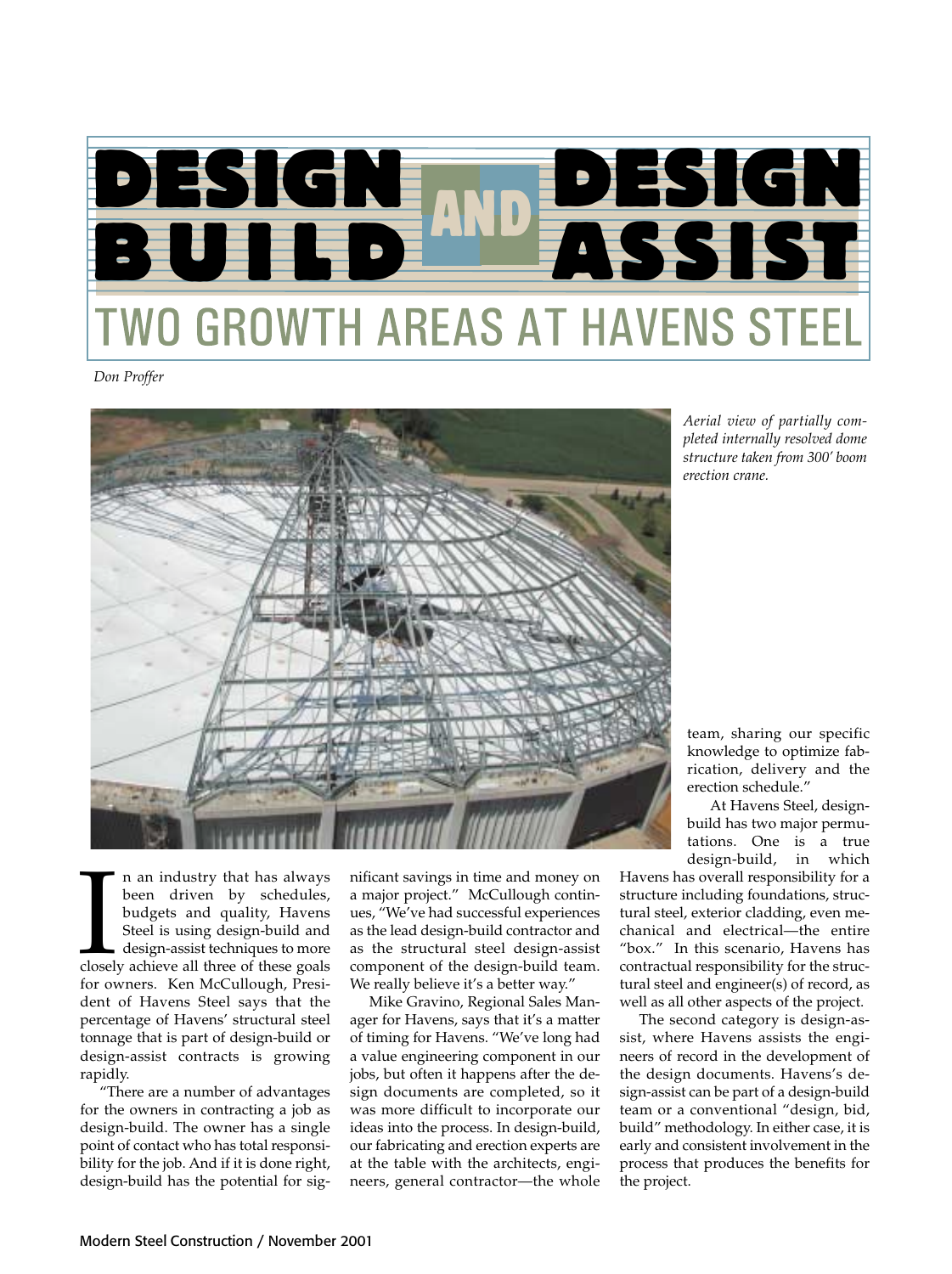

*Architect's rendering of Omaha Convention Center/Arena.*

Steve Hofmeister, Design Manager at Havens-SPI, the engineering and detailing subsidiary of Havens Steel, believes that benefits also derive from the holistic team approach required in a design-build contract. "This is really a team approach to a project. Members of the team need to change the way they think. All decisions must take into consideration the overall effect on the project, not just how it affects an individual trade. This requires on-going communications among all the contractors and designers."

Havens offers recent examples of design-build and design-assist that showcase the benefits of this construction methodology on the structural steel aspects of a project. One is a replacement roof for the Dakota Dome at the University of South Dakota in Vermillion; the other is a new convention center/arena in Omaha, NE.

#### **Dakota Dome**

When the University of South Dakota's 25-year-old Dakota Dome needed a new roof, it was decided to

replace the old air-supported, fabric roof structure with a conventional, steel-supported roof. The state decided to let this project as a design-build competition. The selected design-build team consisted of Harris Construction of Lawrence, KS, as the design-build general contractor, Devine, deFlon, Yeager, Inc., architects, Martin Harper & Associates, structural engineers, Havens Steel and Havens Erectors, all of Kansas City, MO and additional contractors and engineers for other trades.

According to Bo Harris of Harris Construction, "This project not only had a budget to adhere to but also a very hard deadline for completion. We weren't getting the building until April 2001, and it had to be reopened in September. That deadline was absolutely critical. So we had to 'keep this project in the box.' The on-going communication within the d-b team was critical to control the process for cost, schedule and quality, and the communication had to continue for the life of the project."

*Southwest view of the Omaha Convention Center/Arena rendering.*

Steve Hofmeister, who was Principal-in-Charge with Martin Harper at the time, maintains that the "ability to sit down with Havens to work out the specifics of fabrication, shipping and erection actually made this job possible."

"Our original design concept would have included trusses that were at least 15' deep. After consultation with Havens, it was obvious that there was no room in the schedule for field assembly of trusses."

"So with David McKenzie of Havens SPI and the rest of the Havens team, we determined the best overall solution was to make the trusses 11'-6" deep at the centerlines. This was the maximum depth that could be economically shipped to the site. This increased the tonnage but enabled the trusses to arrive at the site and go straight from the truck into place. Without this one change, it would not have been possible to replace the 160,000-sq. ft. roof in  $4\frac{1}{2}$  months."

Continues Hofmeister, "A design engineer working alone probably would not have been able to fully evaluate the cost implications of tonnage vs. time. Having the expertise right there was critical to the success of this project."

The Dakota Dome roof consists of a 40'-diameter, center compression hub connecting pairs of long span trusses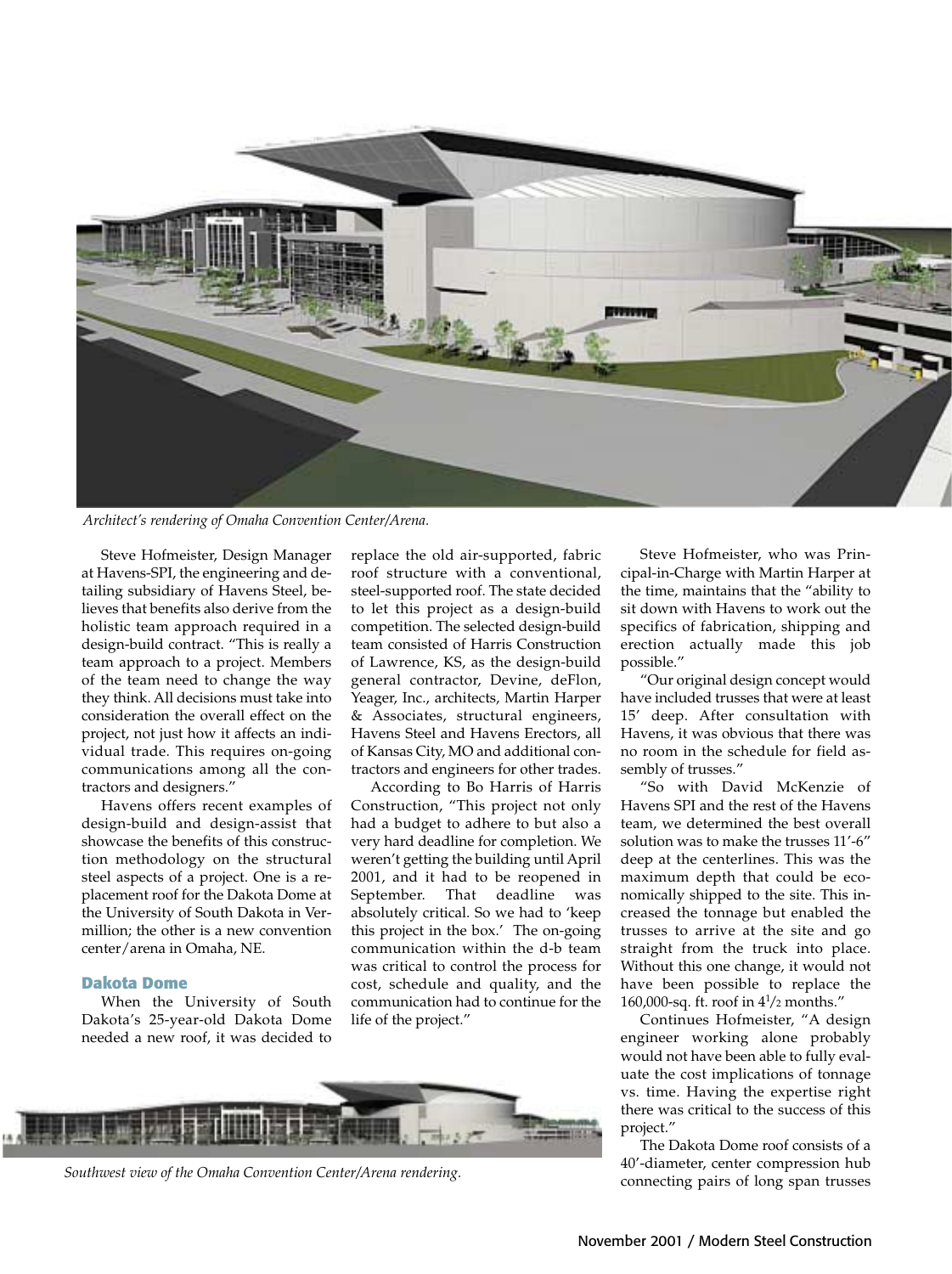acting as the dome ribs. The compression hub consists of a steel frame with 10'-square, 2"-thick plates on the top and bottom. The assembled hub was too heavy to lift into place, so it had to be built in the air.

The trusses range in length from 200' to 230', resulting in a clear span dome of up to 460'. Two 300-ton cranes were used to simultaneously place opposing pairs of trusses to maintain balance on the compression hub. Two thousand tons of structural steel and metal deck went into this project.

Concludes Gravino, "Design-build allowed us to recognize a potentially devastating scheduling problem while there was still time to avoid it."

### **New Convention Center/Arena**

The Metropolitan Entertainment & Convention Authority (MECA) in Omaha, NE, is the operator and manager of that city's new convention center/arena. With a completion date of August 2003, MECA contracted with DLR Group of Omaha, architect of record, Thornton Tomasetti Engineers of New York, structural engineering consultants and Kiewit Construction Company of Omaha, construction manager at risk, to deliver the new convention center/arena. LMN Architects and NBBJ Sports and Entertainment were concept design consultants for the convention center and arena respectively.

According to Cal Logan, Kiewit Project Manager, "We had to develop a guaranteed maximum price and completion schedule from nine pages of 'concept' drawings. Then preliminary design drawings were developed, and we set out to find the best subcontractors for the job. After reviewing their preliminary cost estimate and, more importantly, their design-assist capabilities, we contracted with Havens for the structural steel detailing, fabrication and erection."

The convention center/arena has approximately 10,900 tons of steel in beams, 150' trusses, columns, vertical bracing and bar joists. Since the project had a guaranteed maximum price (GMP), the owner made it clear to all of the contractors that each one had a financial stake in the project coming in on time and on budget. With that in mind, Havens worked with Thornton Tomasetti very early in the process to



*View from the existing concrete ring beam showing the balanced erection of the partially erected dome. (The existing roof fabric is pierced by the shoring tower).*

provide fabrication and erection expertise as well as local knowledge on the project.

Gravino explains, "Thornton Tomasetti is truly one of America's premier engineering firms, and at Havens, we have significant expertise in convention center and arena fabrication and erection. This natural synergy made it possible for us to come up with the most economical ways to achieve our common goals."

States Hofmeister, "In weekly meetings we offer suggestions on member configurations, connections, paint, bearings and other ways to reduce costs and improve the fabrication and erection schedules. For instance, on this project, unlike the Dakota Dome, we suggested that the truss depths be increased from 12' center-to-center to 13'- 6". This reduced the truss weight by approximately 10% and actually improved the structural performance of